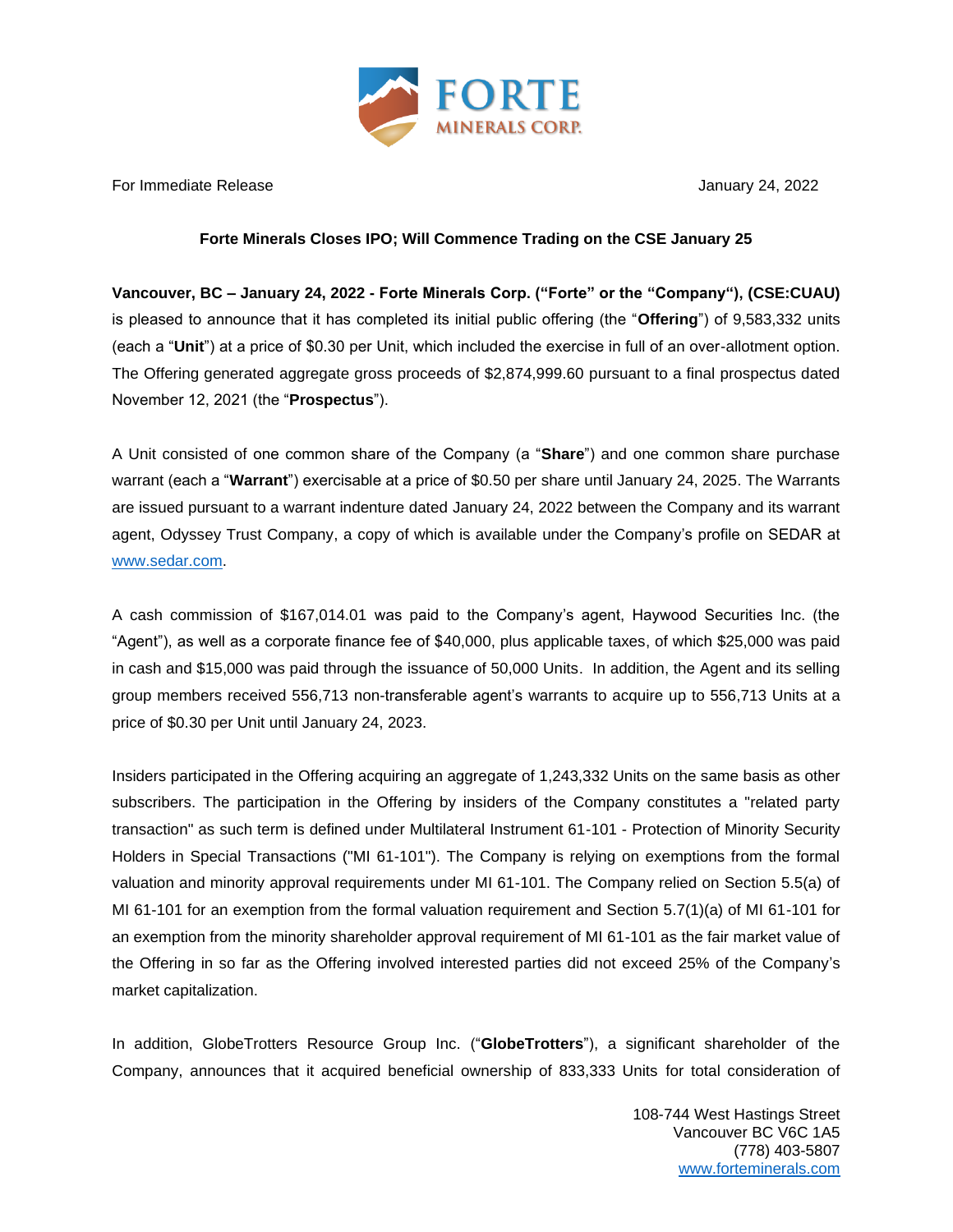

\$250,000 pursuant to the Offering, which Units are included in the overall insider participation in the Offering as noted above. Prior to the Offering, GlobeTrotters directly held 5,000,000 Shares, representing approximately 18.43% of the Company's issued and outstanding Shares. Following completion of the Offering and GlobeTrotters' participation therein, GlobeTrotters holds 5,833,333 Shares and 833,333 Warrants, representing approximately 15.87% of the Company's issued and outstanding Shares on an undiluted basis and, assuming full exercise of the Warrants held by it, approximately 17.73% of the issued and outstanding Shares on a partially diluted basis. While GlobeTrotters has no plans or intentions with respect to the Shares or Warrants, depending on market conditions, general economic and industry conditions, trading prices of the Shares, the Company's business, financial condition and prospects and/or other relevant factors, GlobeTrotters may develop such plans or intentions in the future and, at such time, may from time to time acquire additional Shares, dispose of some or all of the existing or additional Shares or may continue to hold the Shares of the Company.

A copy of the early warning report filed by GlobeTrotters will be available on the Company's SEDAR profile at www.sedar.com or may be obtained by contacting Richard Osmond at (604) 466-0425.

The Common Shares of the Company are expected to commence trading on January 25<sup>th</sup>, 2022 on the Canadian Securities Exchange under the symbol "CUAU".

The Company intends to use the net proceeds from the Offering in furtherance of its exploration objectives as outlined in the Prospectus, including to fund the recommended initial drill exploration program on its 100% owned Pucarini Epithermal High Sulphidation Gold Project located in the Puno Region of Peru.

The Company also holds two other Porphyry Copper Projects also in the drill permitting phases. Don Gregorio is located in the Miocene Belt of Northern Peru and is under option from Candente Copper Corp (TSX:DNT). Esperanza is located in the Paleocene Belt of Southern Peru and is 100% owned by Forte.

The Company is led by an experienced and balanced leadership team. Management and the Board of Directors of the Company is comprised of Mr. Patrick Elliott, President, CEO and Director, Ms. Sam Shorter, CFO, Ms. Anna Dalaire, VP Corp Dev and Corp Secretary, and Mr. Manuel Montoya, Exploration Manager, GM Peru. The remaining Directors include Mr. Richard Osmond, Mr. Doug Turnbull and Ms. Stephanie Ashton. Paul Johnston and Tom Henricksen support the exploration team as technical advisors.

A copy of the Prospectus is available under the Company's profile on SEDAR at [www.sedar.com.](http://www.sedar.com/)